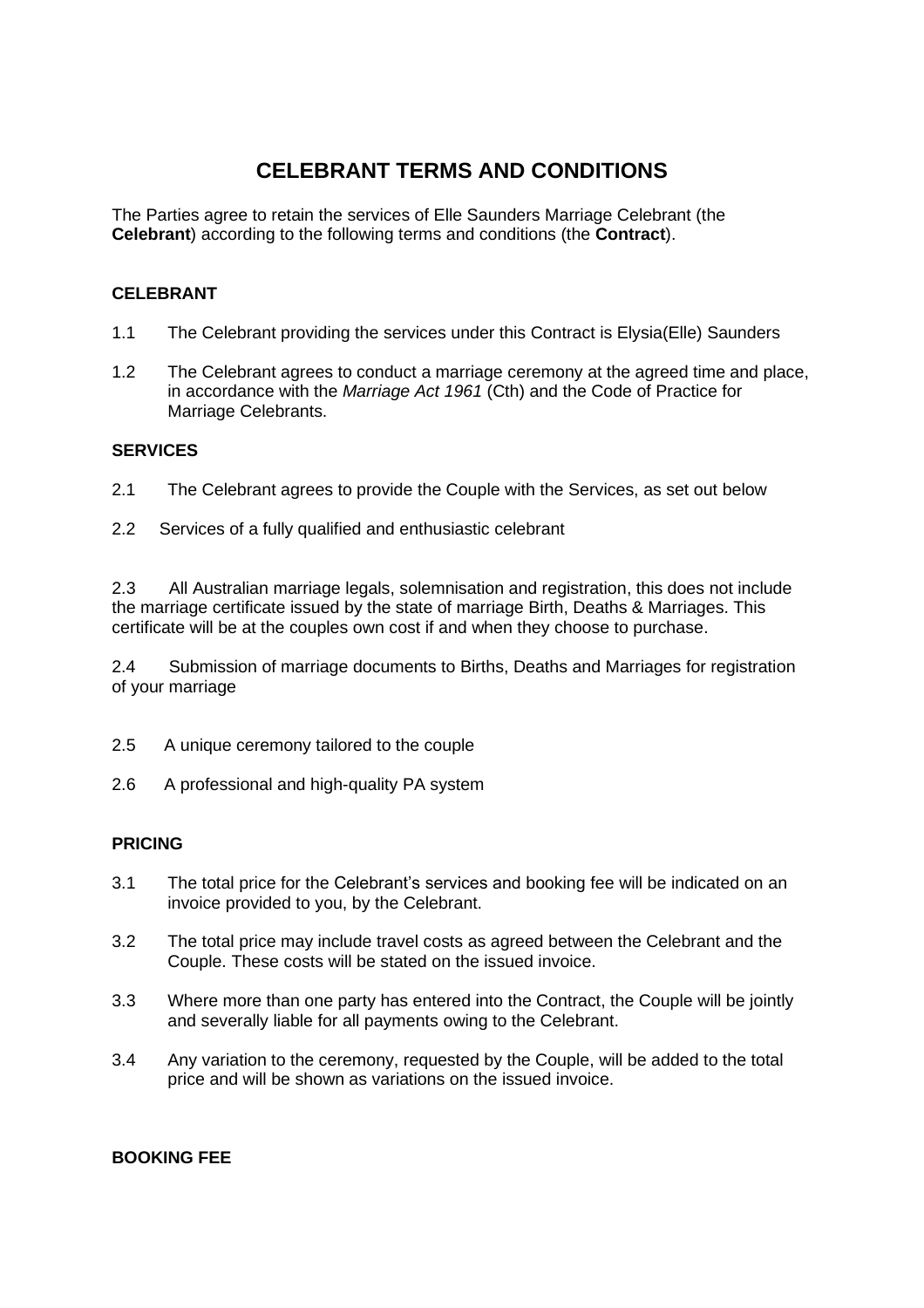- 4.1 A Booking Fee is due within forty eight(48) hours of the Couple signing and returning the Contract, in order to secure the services of the Celebrant.
- 4.2 The Booking Fee is non-refundable, unless the Contract is cancelled by the Celebrant under clause 8.4.
- 4.3 The balance of the total price (including for any variations) shall be paid no later than thirty (30) days before the agreed ceremony date. If the remaining balance is not received within this time, the Celebrant may cancel the Contract, with written notice to the Couple, and retain the deposit and all other monies paid.
- 4.5 The Celebrant is under no obligation to conduct the ceremony, until the total price is received from the Couple.

# **THE CEREMONY**

- 5.1 The Couple acknowledge and agree that the Celebrant is only required to provide ceremony services, for up to a maximum of two (2) hours, unless otherwise agreed in writing.
- 5.2 The Celebrant will endeavour to be at the ceremony venue at least thirty (30) minutes prior to the ceremony time, and will leave following the completion of the ceremony.
- 5.3 The Celebrant reserves the right to leave the ceremony thirty (30) minutes after the agreed ceremony time, if both or either of the parties have not arrived, or the ceremony cannot proceed for any other reason outside of the Celebrant's control. In these circumstances, the Couple forfeit all monies paid to the Celebrant.
- 5.4 If the Celebrant is unable to perform the ceremony, they shall advise the Couple as soon as practicable and attempt to make reasonable arrangements for another celebrant to perform the ceremony.

# **CHANGES TO THE CEREMONY**

- 6.1 If the Couple wishes to make changes to the ceremony, they will provide written instructions to the Celebrant as soon as possible. The Celebrant will make reasonable attempts to implement the change/s.
- 6.2 If the Couple wishes to change the agreed date, time or location of the ceremony, and this conflicts with the Celebrant's prior commitments, the Celebrant will inform the Couple within seven (7) days of receiving the request for change, that they cannot perform the ceremony, as requested. In these circumstances, the Celebrant will be entitled to cancel the Contract and retain the Booking Fee.
- 6.3 If the Contract is cancelled in accordance with clause 6.2, within two (2) months of the original agreed ceremony date, the Couple will be liable for the entire price.
- 6.4 If the ceremony venue is to be changed for any reason whatsoever (including for poor weather) on the day of the ceremony, then the Couple must notify the Celebrant, no less than three (3) hours prior to the ceremony time, to ensure that the Celebrant will be able to travel to the alternative venue. The Celebrant will not be held responsible for any delays in the ceremony time, due to such change. The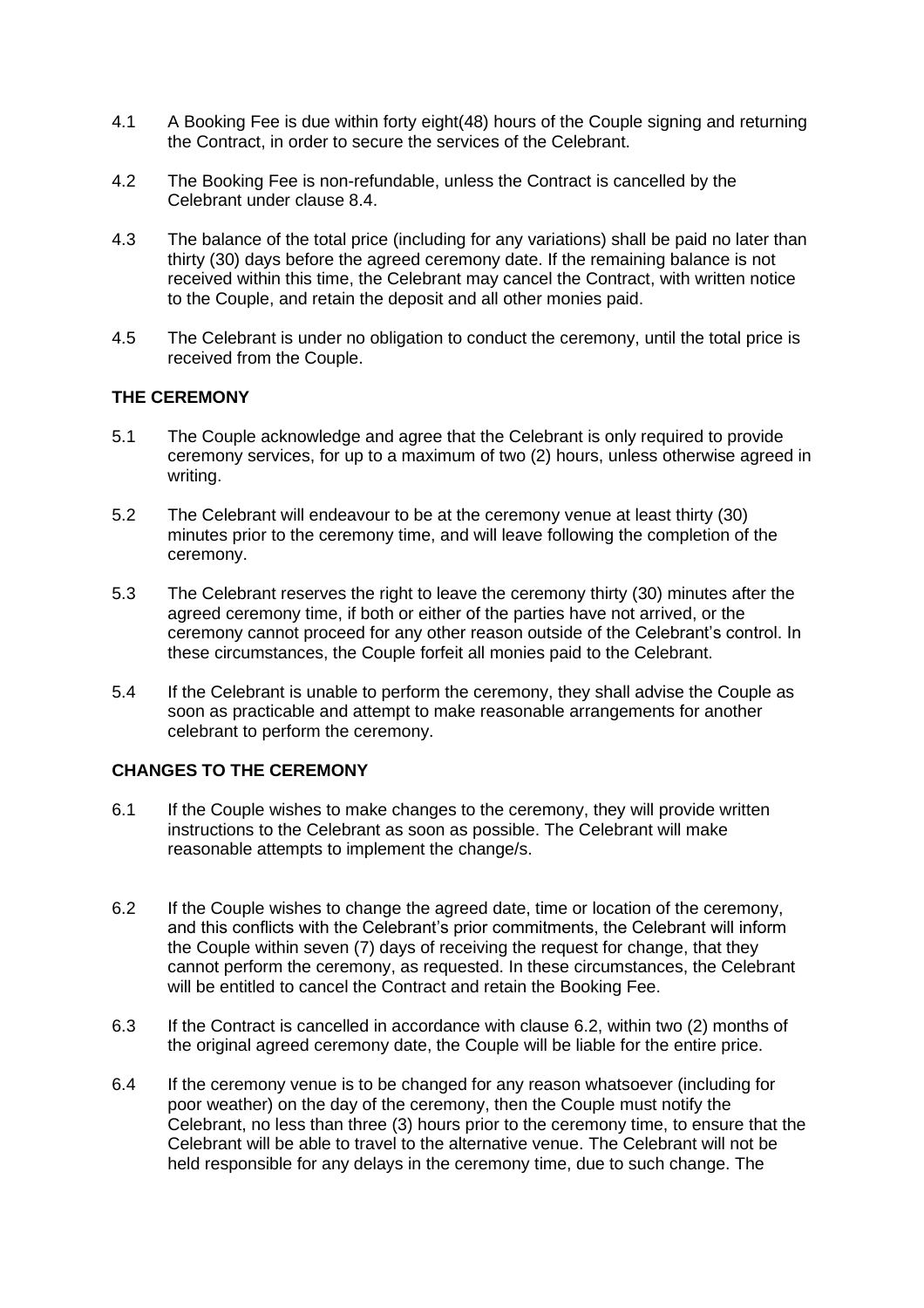Couple agrees and acknowledges that if the location for the ceremony changes, the Celebrant may review and adjust the cost of the ceremony, accordingly.

# **WARRANTIES**

- 7.1 The Couple warrant that:
	- a. the Celebrant has explained to them the legal requirements for entering into a marriage, and they fully understand those legal requirements; and
	- b. they are legally able to marry each other.
- 7.2 The Couple agree to:
	- a. complete and provide to the Celebrant, a Notice of Intended Marriage, no less than one (1) month and no more than 18 months, prior to the ceremony date;
	- b. provide the Celebrant all documentation requested, no less than fourteen (14) days before the ceremony date. If the Couple fail to do so, the Celebrant is under no obligation to perform the ceremony and may cancel the Contract with all monies already paid by the Couple forfeited; and
	- c. communicate all of their expectations to the Celebrant no later than thirty (30) days before the ceremony date.

## **CANCELLATION**

- 8.1 If the Couple choose to cancel the Contract they will need to provide written notice to the Celebrant and will forfeit their Booking fee.
- 8.2 If the Couple choose to cancel the Contract, for any reason whatsoever, **less than** two (2) months before the ceremony date, the Couple will be liable to pay the total price to the Celebrant.
- 8.3 If the Couple cancel the Contract, for any reason whatsoever, **more than** six months (6) months before the ceremony date, the Couple will be liable to pay the Celebrant an amount equal to 50% of the total price.
- 8.4 The Celebrant may cancel the Contract at any time by giving written notice to the Couple. If the Celebrant cancels the Contract for reasons other than those stated at clauses 4.3, 5.3, 6.2, and 7.2(b), then all monies paid will be refunded to the Couple. The Celebrant will not be liable for any loss or damage, including any consequential loss or damage, arising from such cancellation.

# **INDEMNITY**

- 9.1. The Couple and their guests agree to follow any directions issued by the Celebrant on the ceremony date at their own risk. The Celebrant is not liable for any personal injury or property damage that may occur.
- 9.2 In the case of unexpected circumstances, the Celebrant will make all reasonable efforts and incur the reasonable costs for alternative travel arrangements, in order to attend the ceremony. However, if the Celebrant is unable to attend the ceremony, the Celebrant will notify the Couple as soon as reasonably practicable and attempt to arrange an alternative celebrant. If an alternative celebrant is not available, the